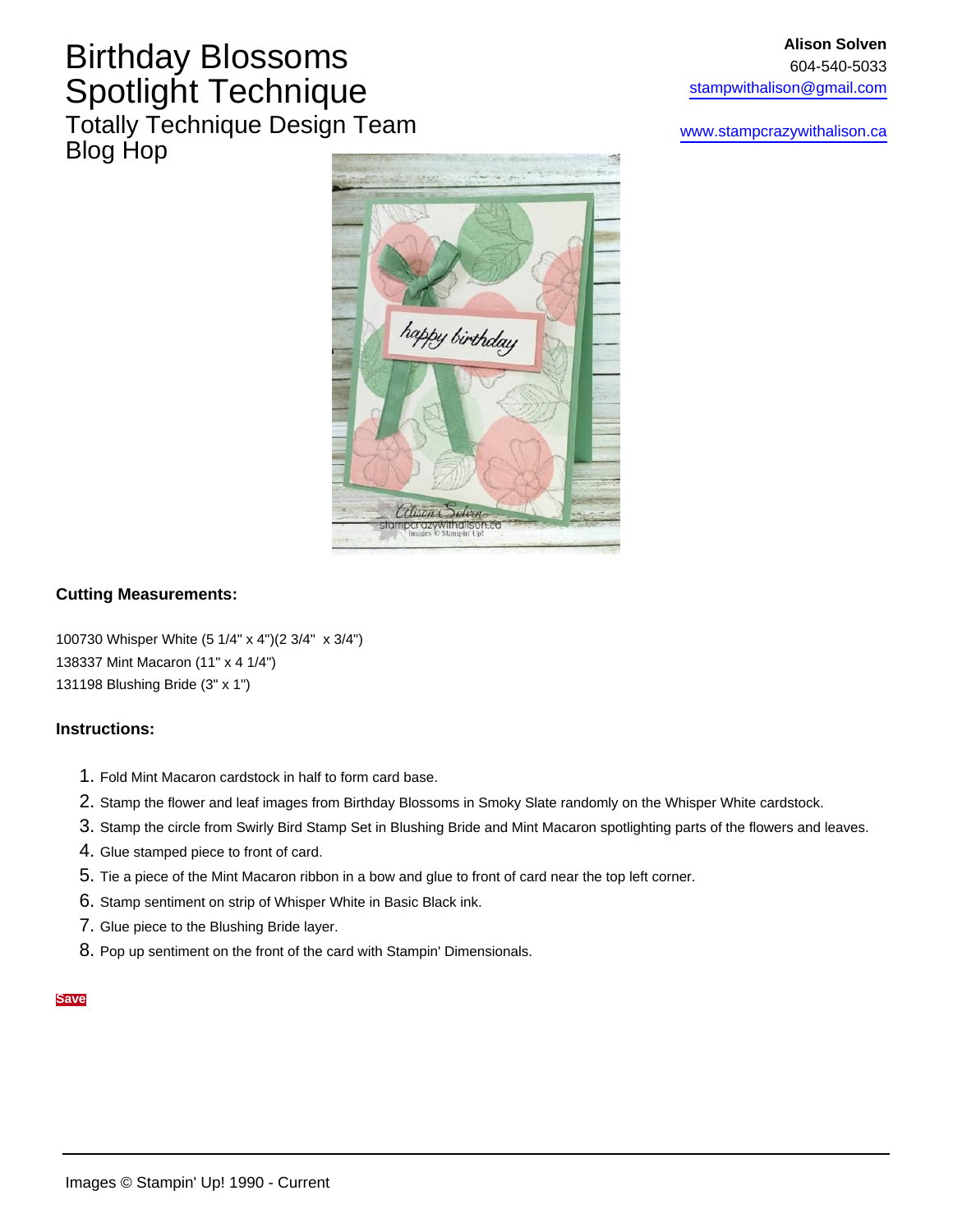# Birthday Blossoms Spotlight Technique Totally Technique Design Team Blog Hop

### [www.stampcrazywithalison.ca](http://www.stampcrazywithalison.ca/)